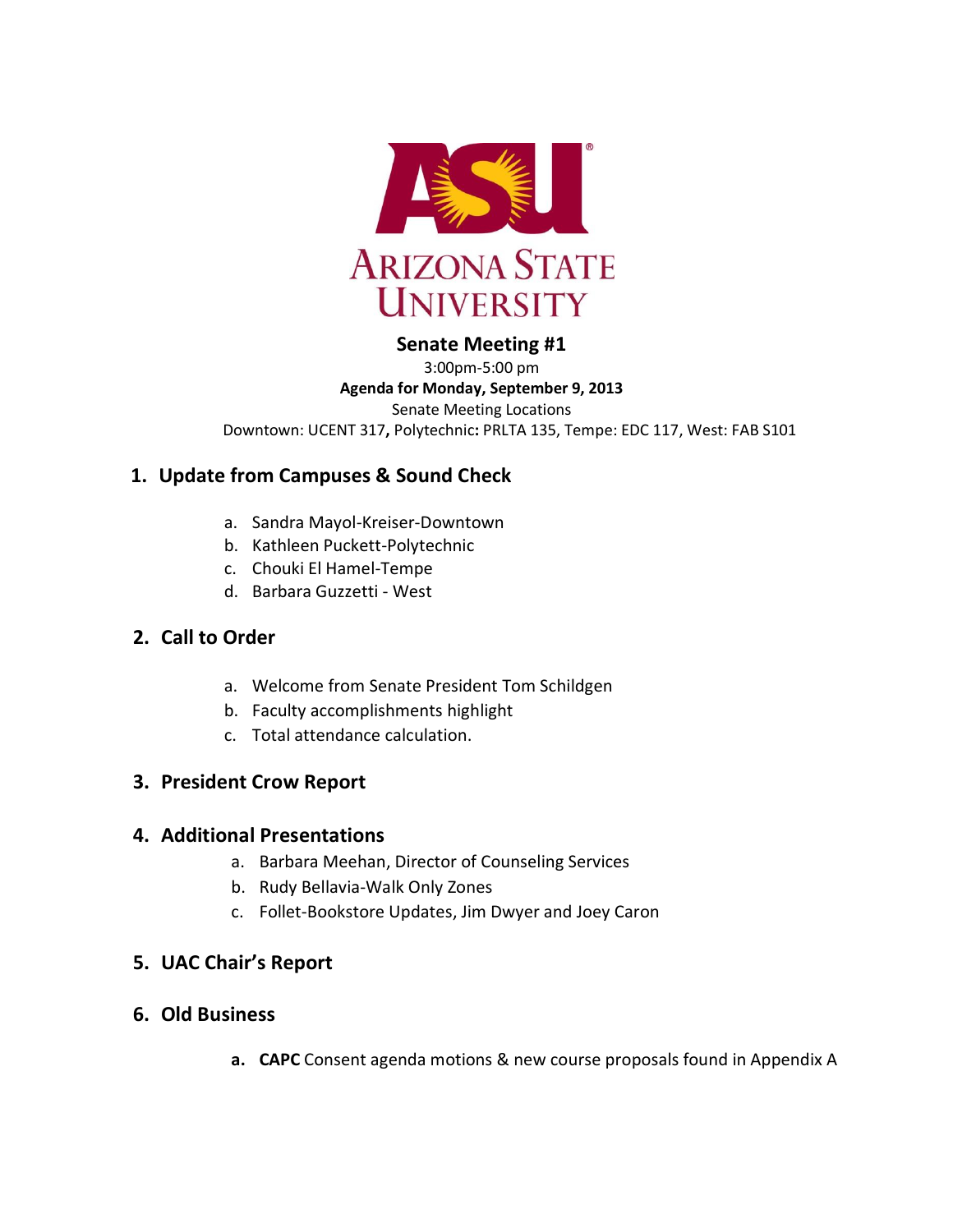- Senate **[Motion 2013-51](http://usenate.asu.edu/node/4529)** Request from the College of Technology and Innovation-Department of Engineering-for the establishment of a graduate degree-MS in Manufacturing Engineering.
- Senate **[Motion 2013-52](http://usenate.asu.edu/node/4528)** Request from the College of Technology and Innovation-Department of Engineering-for the disestablishment of an undergraduate degree-BS in Mechanical Engineering Technology

Senate **[Motion 2013-53](http://usenate.asu.edu/node/4527)** Request from the College of Technology and Innovation-Department of Engineering-for the disestablishment of an undergraduate degree-BS in Electronics Engineering Technology

#### **b. UAC Motions**

Senate **[Motion 2013-54](http://usenate.asu.edu/node/4532)** Changes to Article I, II and III of the University Senate Constitution

### **7. New Business**

#### **a. CAPC Motions**

- Senate **[Motion 2014-1](http://usenate.asu.edu/node/4734)** Request from the College of Liberal Arts and Sciences-School of Mathematical and Statistical Sciences – for the establishment of an undergraduate certificate in Actuarial Science.
- Senate **[Motion 2014-2](http://usenate.asu.edu/node/4735)** Request from the College of Liberal Arts and Sciences School of Mathematical and Statistical Sciences - for the establishment of an undergraduate degree – BS in Actuarial Sciences.
- Senate **[Motion 2014-3](http://usenate.asu.edu/node/4736)** Request from the Mary Lou Fulton Teachers College Division of Education Leadership and Innovation- for the name change of a graduate certificate - from: Institutional Research – to: Institutional Research and Policy Analysis.
- Senate **[Motion 2014-4](http://usenate.asu.edu/node/4737)** Request from the Mary Lou Fulton Teachers College Division of Educational Leadership and Innovation - for the name change of a graduate degree - from: MA in Educational Psychology – to: MA in Learning Sciences
- Senate **[Motion 2014-5](http://usenate.asu.edu/node/4738)** Request from the College of Technology and Innovation Morrison School of Agribusiness and Resource Management- for the name change of a graduate degree - from: MS in Agribusiness– to: MS in Environmental and Resource Management.

#### **b. UAC Items**

Vote to confirm the 2013-2014 University Senate committee roster assignments.

#### **Appendix B - CAPC Information Items only**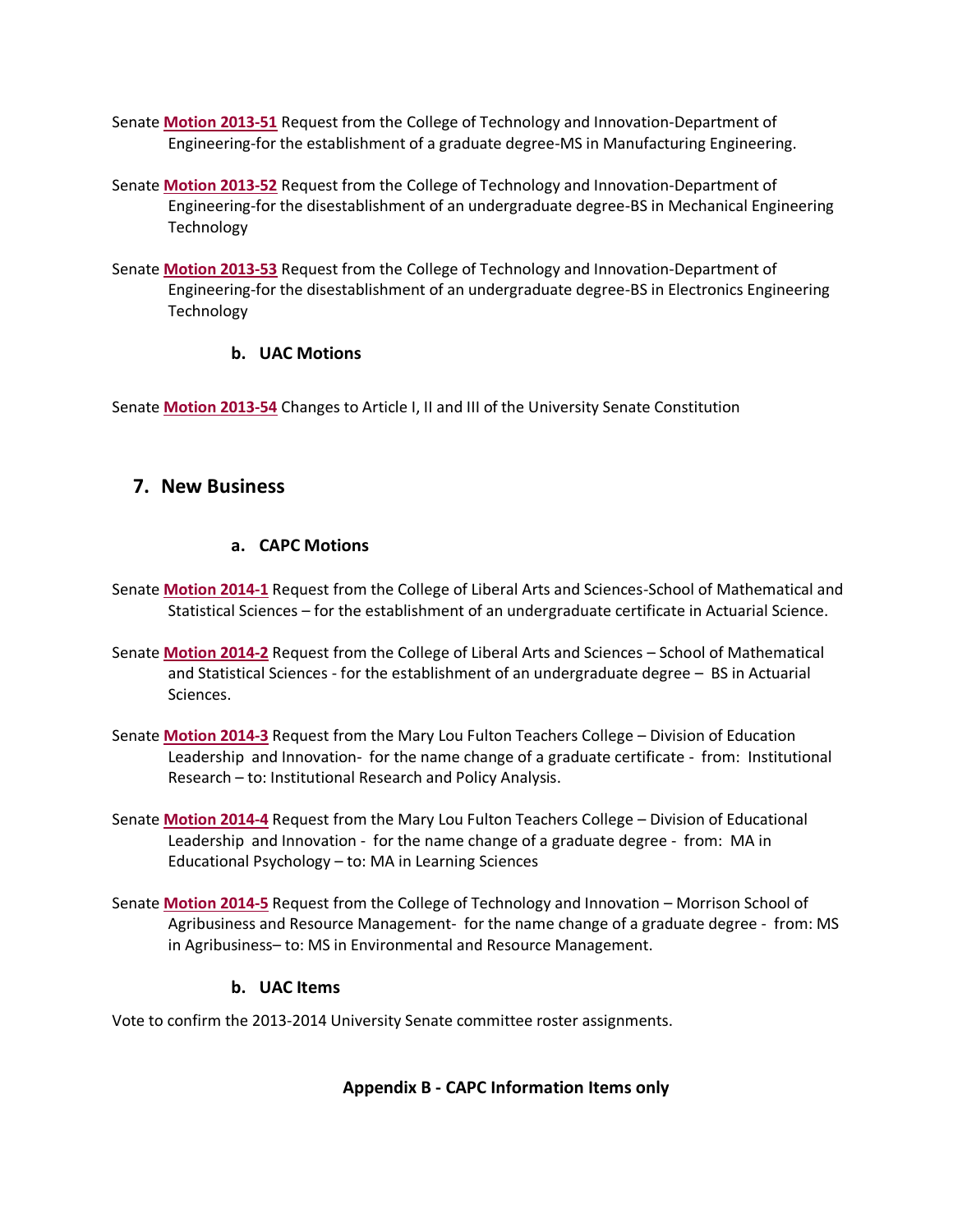# **8. Committee Reports**

- a. Committee on committees Report, Mirna Lattouf
- b. Introduction of committee chairs

# **9. Open Forum**

**10.Adjournment**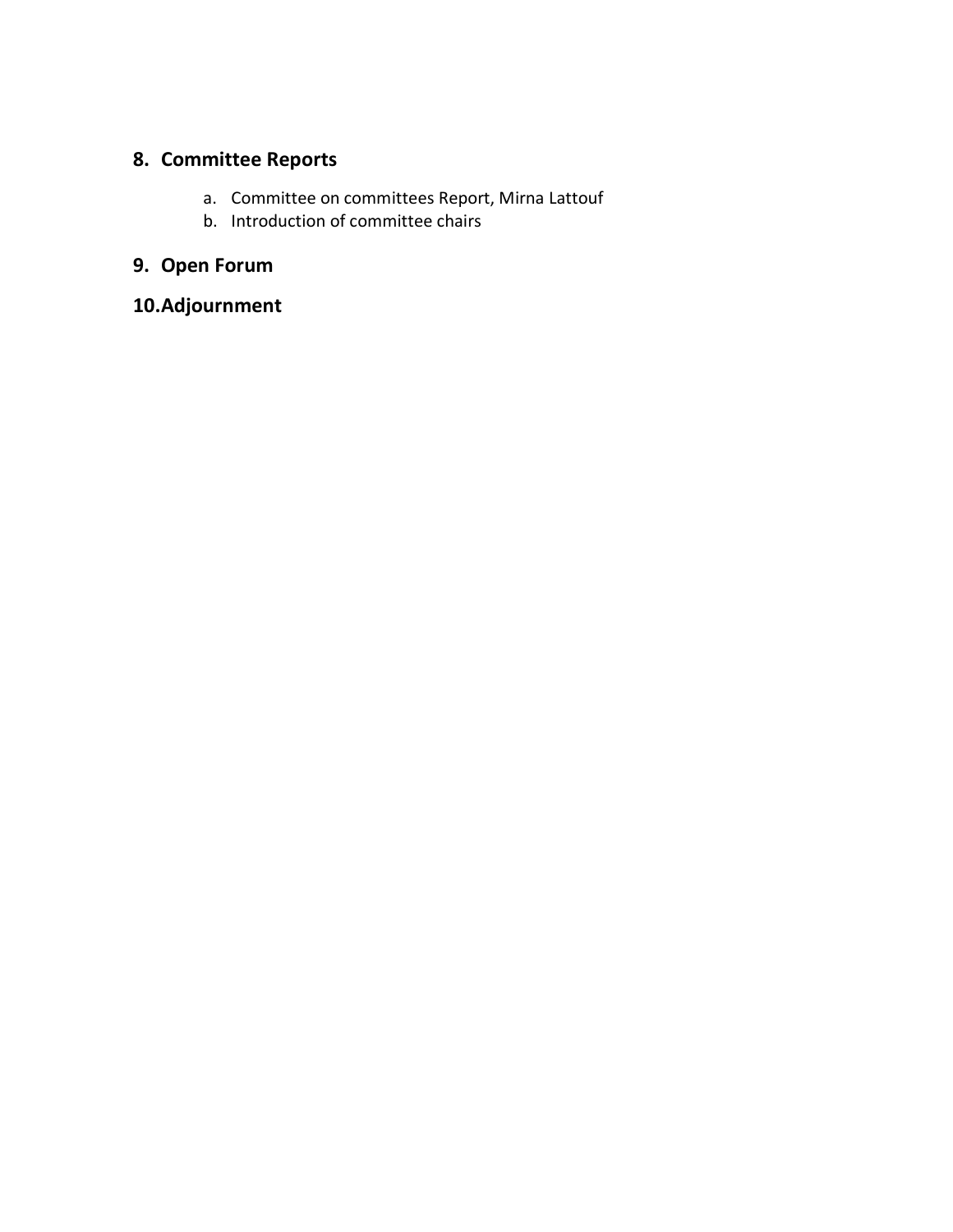# **Appendix A CAPC New Course Proposals**

| <b>ACT</b> | 201 | Introduction to Elements and Techniques of Actuarial Science  |
|------------|-----|---------------------------------------------------------------|
| <b>ACT</b> | 310 | <b>Mathematics of Finance</b>                                 |
| <b>ACT</b> | 415 | Probability for Risk Management                               |
| <b>ACT</b> | 430 | <b>Mathematics of Financial Derivatives</b>                   |
| <b>ACT</b> | 440 | Life Contingencies I                                          |
| <b>ACT</b> | 441 | Life Contingencies II                                         |
| ACT        | 450 | <b>Actuarial Models and Modeling I</b>                        |
| <b>ACT</b> | 451 | <b>Actuarial Models and Modeling II</b>                       |
| <b>ACT</b> | 491 | <b>Actuarial Exam Preparation Seminar</b>                     |
| AIS        | 470 | <b>Tribal Governance</b>                                      |
| <b>AMT</b> | 495 | <b>Unmanned Aircraft Systems Operations</b>                   |
| APA        | 356 | Race and Child Development                                    |
| ARA        | 309 | Photography Now                                               |
| ARB        | 336 | Introduction to the Qur'an                                    |
| ARB        | 337 | Hadith and Prophetic Tradition                                |
| ART        | 408 | <b>Experimental Film</b>                                      |
| <b>ART</b> | 428 | Video & Sound as Sculptural Materials                         |
| ART        | 501 | <b>Cross-Practice Critique</b>                                |
| ART        | 508 | <b>Experimental Film</b>                                      |
| ART        | 528 | Video & Sound as Sculptural Materials                         |
| <b>ART</b> | 556 | Fine Printing & Bookmaking I                                  |
| ART        | 558 | Papermaking                                                   |
| ART        | 579 | 3-D Fibers                                                    |
| <b>BIO</b> | 113 | <b>Dinosaurs</b>                                              |
| <b>CON</b> | 465 | Deductive Logic, Leadership and Industry Structure            |
| <b>CON</b> | 467 | <b>Advanced Procurement Systems</b>                           |
| <b>CON</b> | 488 | <b>Heavy Construction Earthworks</b>                          |
| <b>DNP</b> | 703 | Innovation in Communication-Scholary and Professional Writing |
| <b>EDT</b> | 560 | Games, Technology and Society                                 |
| <b>EDT</b> | 561 | <b>Understanding Games for Impact</b>                         |
| <b>EDT</b> | 562 | Designing Games for Impact                                    |
| <b>EDT</b> | 563 | Games for Impact: The Full Life Cycle                         |
| <b>EGR</b> | 363 | <b>Automotive Powertrains &amp; Thermal Systems</b>           |
| EGR        | 463 | Vehicle Electrical Systems & Hybrid Systems                   |
| EGR        | 465 | <b>Ground Vehicle Dynamics</b>                                |
| <b>EMS</b> | 501 | <b>First Immersive</b>                                        |
| <b>EMS</b> | 502 | <b>Global Context I</b>                                       |
| <b>EMS</b> | 503 | <b>Strategic Sustainability I</b>                             |
| <b>EMS</b> | 504 | <b>Communications and Sustainability I</b>                    |
| <b>EMS</b> | 505 | Sustainability Leadership I                                   |
| <b>EMS</b> | 506 | <b>Global Context II</b>                                      |
| <b>EMS</b> | 507 | <b>Strategic Sustainability II</b>                            |
| <b>EMS</b> | 508 | <b>International Immersive</b>                                |
| <b>EMS</b> | 509 | <b>Communications and Sustainability II</b>                   |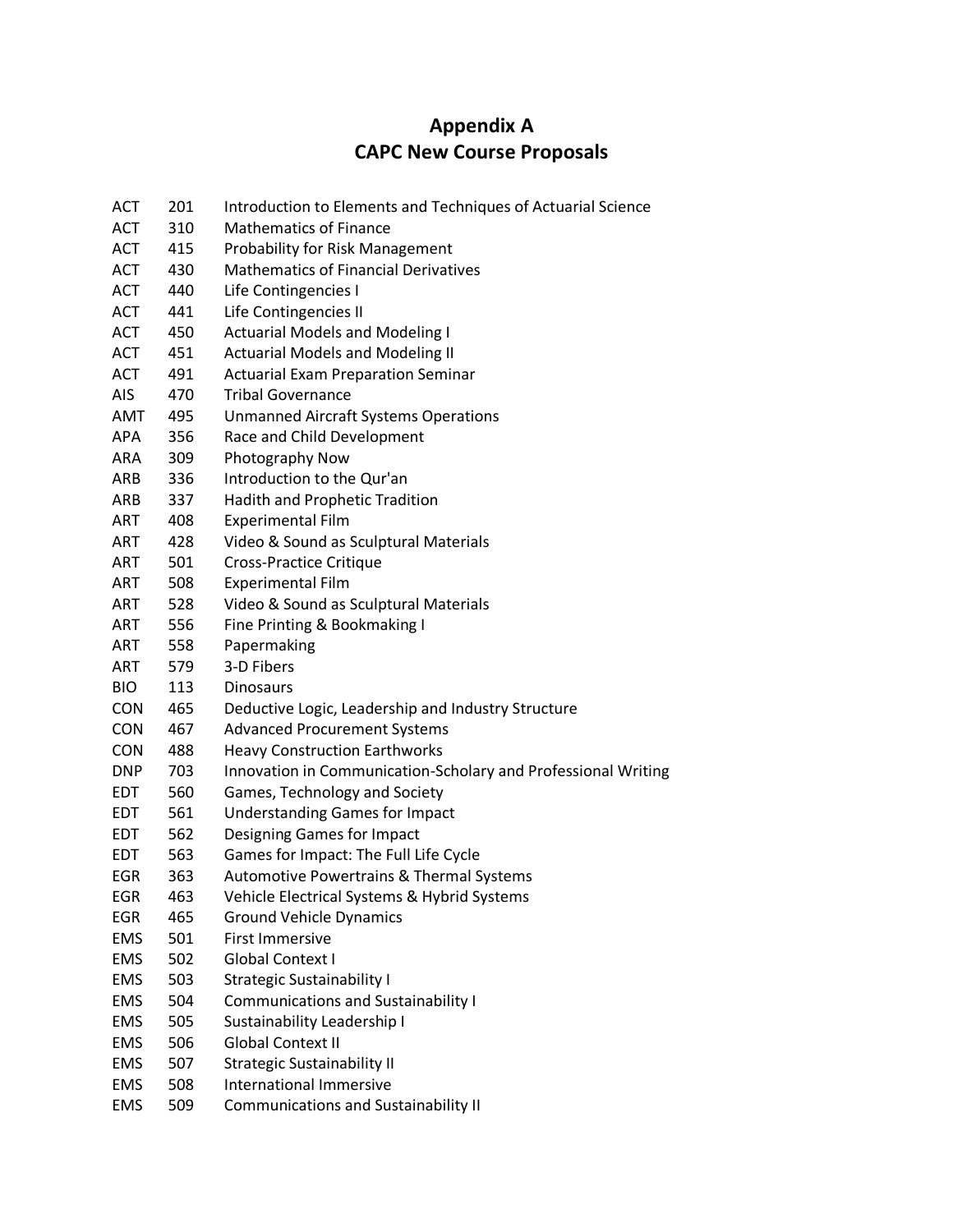| 510 | Sustainability Leadership II                                           |
|-----|------------------------------------------------------------------------|
| 511 | <b>Global Context III</b>                                              |
| 512 | <b>Strategic Sustainability III</b>                                    |
| 513 | Communications and Sustainability III                                  |
| 514 | Sustainability Leadership III                                          |
| 515 | Capstone I                                                             |
| 516 | Capstone II (Final Immersive)                                          |
| 532 | Becoming an Informed Consumer of Educational Research                  |
| 555 | <b>Translating Research for Educational Change</b>                     |
| 556 | Data Analysis for Education Decision Makers                            |
| 559 | Systematic Inquiry for Problem Solving                                 |
| 565 | <b>Critical Topics in Education Policy</b>                             |
| 460 | Leadership, Research, and Collaboration in Community Change            |
| 461 | Community Action Research Experience Research Internship               |
| 431 | German Humor                                                           |
| 201 | <b>Spatial Thinking</b>                                                |
| 220 | Mathematical Principles in GIS                                         |
| 321 | <b>Programming Principles in GIS</b>                                   |
| 322 | Spatial Data Structures and Algorithms                                 |
| 412 | <b>Spatial Decision Support Systems</b>                                |
| 431 | <b>Spatial Databases</b>                                               |
| 472 | <b>Spatial Regression Analysis</b>                                     |
| 502 | New Media Internet Technologies                                        |
| 142 | <b>Ancient Greek Civilization</b>                                      |
| 392 | Modern South Asia                                                      |
| 347 | Immigration, Education and the Family                                  |
| 424 | <b>Ethics and Alternative Tourism</b>                                  |
| 427 | Identity and Justice                                                   |
| 455 | Science, Technology and Inequality                                     |
| 322 | <b>Medieval Latin</b>                                                  |
| 317 | Nursing Concepts for Psychiatric/Mental Health Nursing                 |
| 630 | <b>Mechanisms of Disparities</b>                                       |
| 631 | Leveraging Culture in Intervention Development                         |
| 641 | Theories of Emergent Leadership in Healthcare Innovation               |
| 501 | <b>Basic Principles of Applied Behavior Analysis</b>                   |
| 510 | Basic Principles of Experimental Analysis of Behavior                  |
| 511 | <b>Advanced Research Methods</b>                                       |
| 520 | Ethical Issues and Professional Standards in Applied Behavior Analysis |
| 530 | <b>Behavioral Observation and Functional Assessment</b>                |
| 563 | Basic Principles of Organizational Behavior Management                 |
| 573 | Advanced Principles of Learning and Analysis of Behavior               |
| 360 | Greece & Rome at War                                                   |
| 444 | Heroes, Ancient and Modern                                             |
| 551 | <b>Global Approaches to Translation</b>                                |
| 480 | Achieving Career Success in Sustainability                             |
| 580 | Achieving Career Success in Sustainability                             |
| 419 | Language Variations of Spanish                                         |
| 559 | <b>Methods for Teaching Diverse Learners</b>                           |
|     |                                                                        |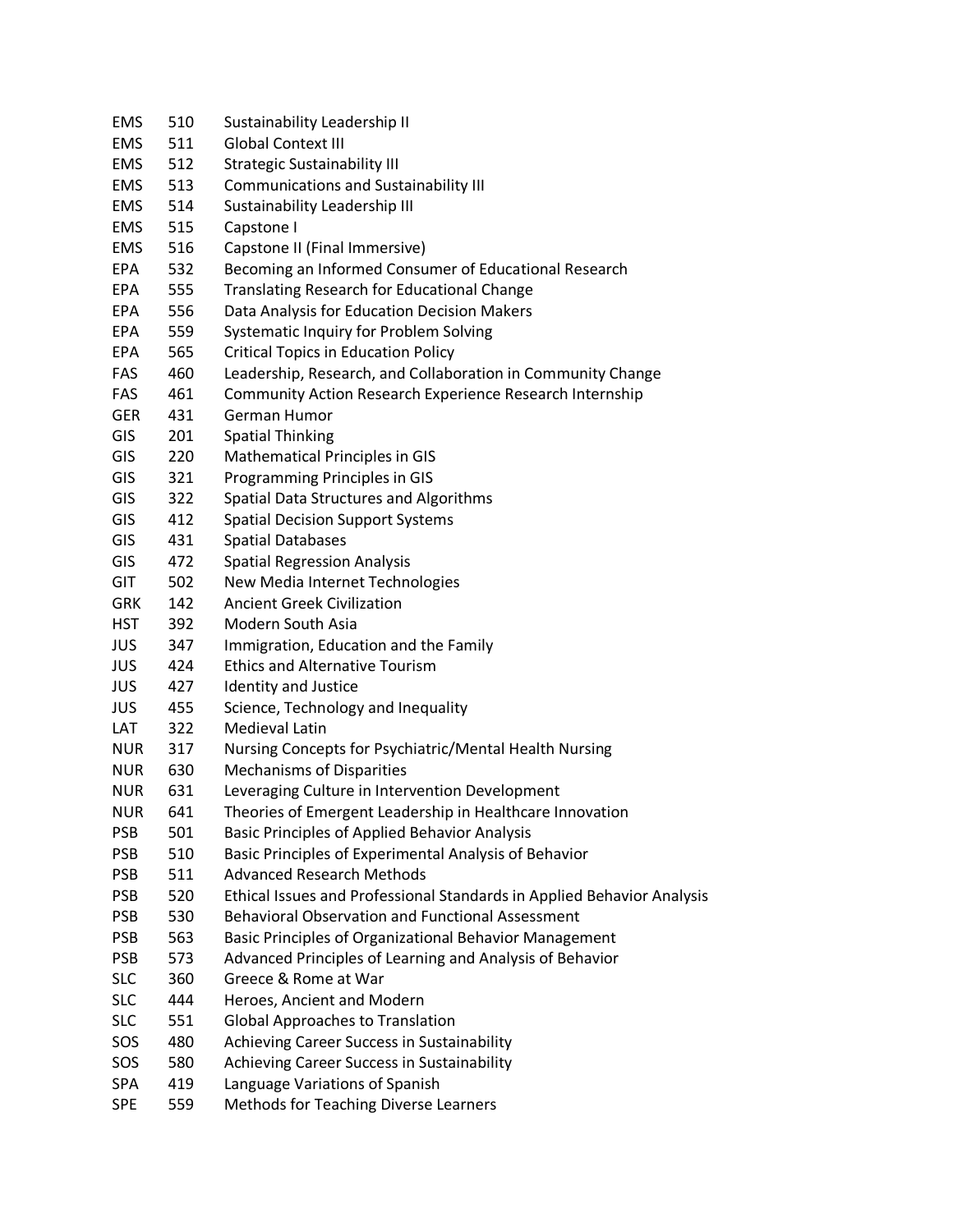- SSH 201 Introduction to Epidemiology
- SST 235 Disability, Justice and Advocacy
- TCL 230 The Expressive Culture of Latin America and the Caribbean: A Transborder Perspective
- TDM 550 Managing the Sustainable Tourism Business
- TWC 414 Visualizing Information
- TWC 514 Visualizing Information